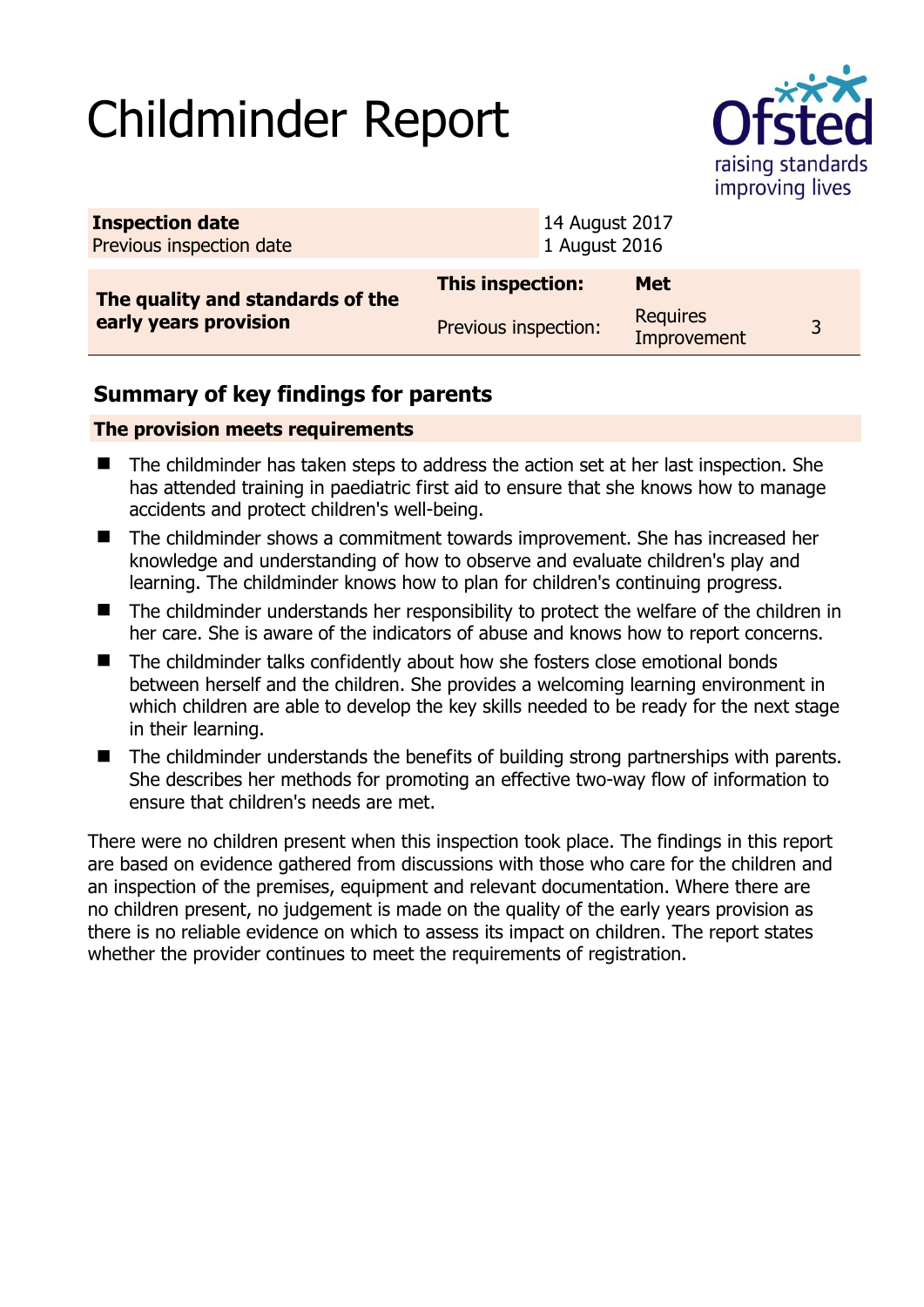#### **Inspection activities**

- The inspector spoke with the childminder about the service that she provides.
- $\blacksquare$  The inspector checked the suitability of the rooms used for childminding.
- The inspector looked at written documentation and a selection of policies.
- The inspector checked evidence of the qualifications of the childminder and the suitability of household members.

#### **Inspector**

Jacqueline Mason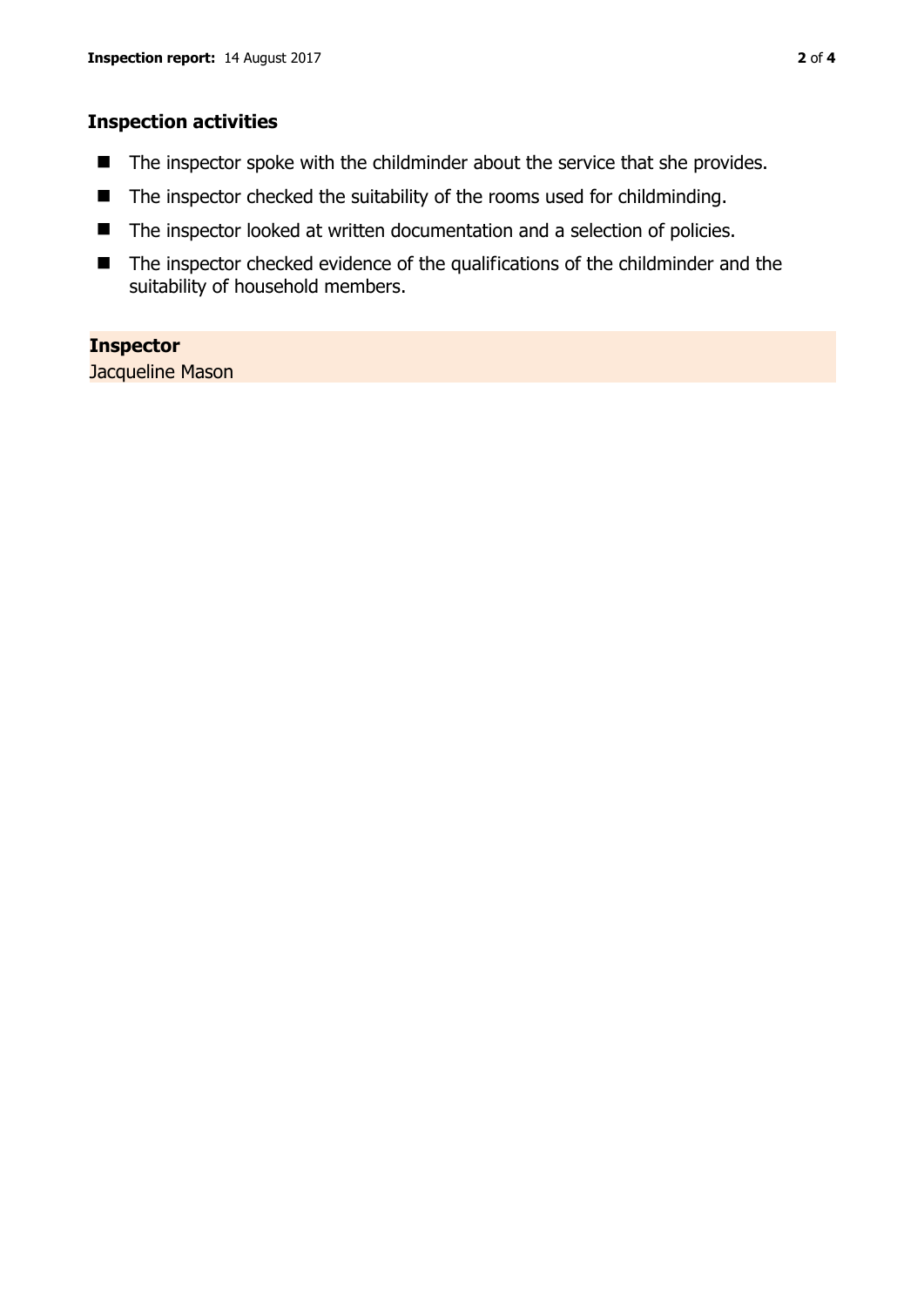## **Setting details**

| Unique reference number       | EY227749                                                                             |  |
|-------------------------------|--------------------------------------------------------------------------------------|--|
| <b>Local authority</b>        | <b>Suffolk</b>                                                                       |  |
| <b>Inspection number</b>      | 1085355                                                                              |  |
| <b>Type of provision</b>      | Childminder                                                                          |  |
| Day care type                 | Childminder                                                                          |  |
| <b>Registers</b>              | Early Years Register, Compulsory Childcare<br>Register, Voluntary Childcare Register |  |
| <b>Age range of children</b>  | $1 - 7$                                                                              |  |
| <b>Total number of places</b> | 6                                                                                    |  |
| Number of children on roll    | 4                                                                                    |  |
| Name of registered person     |                                                                                      |  |
| Date of previous inspection   | 1 August 2016                                                                        |  |
| <b>Telephone number</b>       |                                                                                      |  |

The childminder registered in 2003 and lives in Ipswich, Suffolk. She operates all year round from 8am to 6pm, Monday to Friday, except for bank holidays and family holidays.

This inspection was carried out by Ofsted under sections 49 and 50 of the Childcare Act 2006 on the quality and standards of provision that is registered on the Early Years Register. The registered person must ensure that this provision complies with the statutory framework for children's learning, development and care, known as the early years foundation stage.

Any complaints about the inspection or the report should be made following the procedures set out in the guidance 'Complaints procedure: raising concerns and making complaints about Ofsted', which is available from Ofsted's website: www.gov.uk/government/organisations/ofsted. If you would like Ofsted to send you a copy of the guidance, please telephone 0300 123 4234, or email enquiries@ofsted.gov.uk.